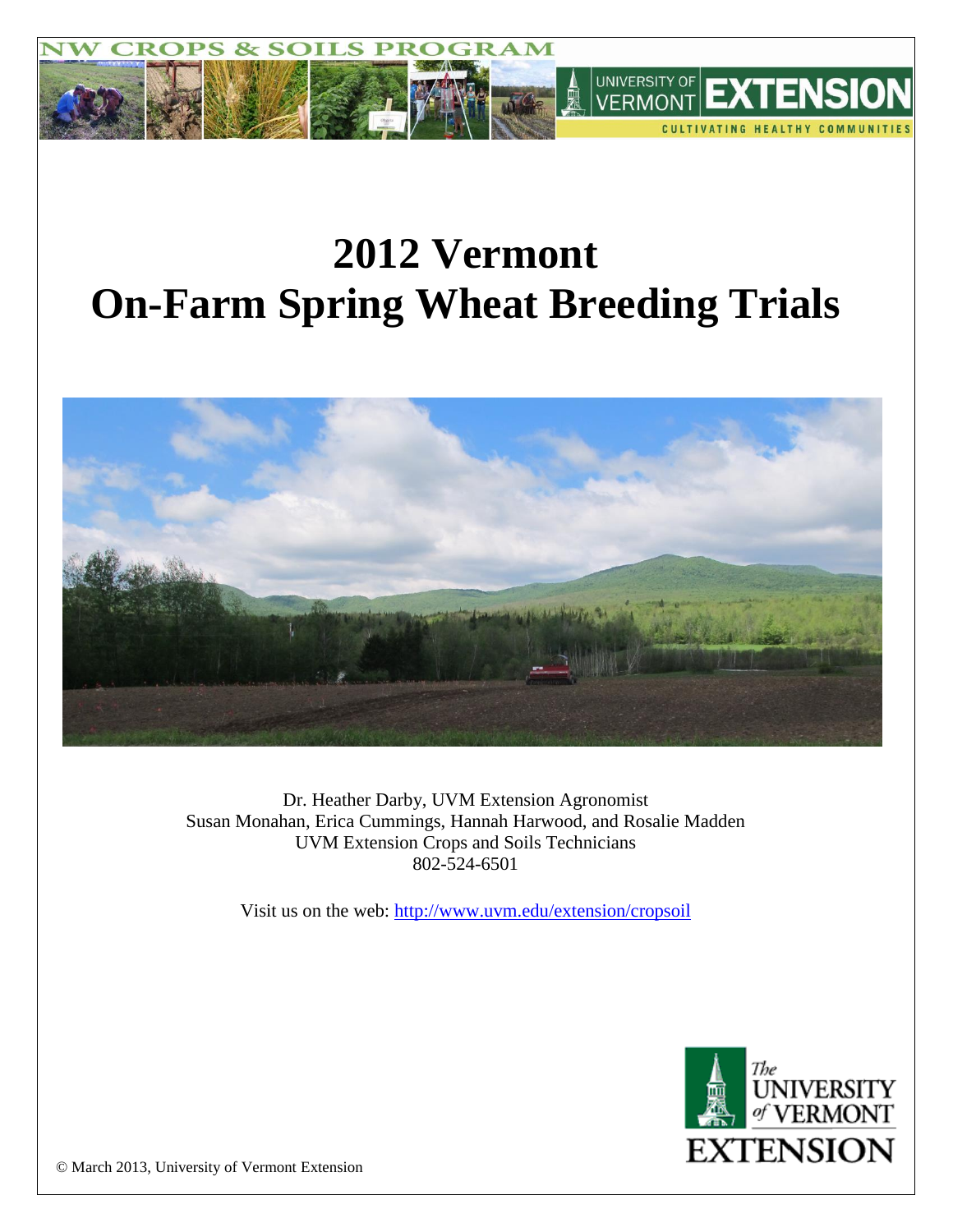#### **2012 VERMONT SPRING WHEAT BREEDING TRIALS**

Dr. Heather Darby, University of Vermont Extension [Heather.Darby\[at\]uvm.edu](mailto:Heather.Darby@uvm.edu)

## **INTRODUCTION**

On-farm wheat breeding began in Vermont, in cooperation with UVM Extension, in 2007 with a USDA SARE grant to build farmer knowledge in plant breeding. The goal of on-farm breeding is to develop spring wheat varieties that are suited for organic management in Vermont soils and climactic conditions. Most commercially available varieties are developed in regions with climates, soils and management techniques that are very different from our own. In addition, those varieties are genetically homogenous and inbred for uniformity. This has often led to rapid breakdown of genetic resistance to local diseases. To address this situation, farmers in Vermont have been gaining the technical skills needed to develop their own varieties by making wheat crosses and selections under organic management.

To acquire hands-on breeding skills, Vermont farmers along with UVM Extension agronomist Heather Darby, attended an intensive short course on wheat breeding at Washington State University. Nineteen modern and heirloom varieties of spring wheat were originally planted in 2007, including three varieties from famed Vermont botanist and wheat breeder, Cyrus Pringle. Of these varieties, a number of crosses were made that have been grown out on farms in Vermont with varying soils and climates for the last 4 years. Farmers continue to grow the crosses and select the best-looking plants, while capturing the genetic diversity from the populations. In 2012, five of the top performing crosses were selected to be grown at each farm. Parents of the crosses are listed in Table 1.

| <b>Abbreviation</b> | <b>Cultivar</b>  | Year | <b>Place of Origin</b> | Pedigree                     |
|---------------------|------------------|------|------------------------|------------------------------|
| <b>ACB</b>          | <b>AC</b> Barrie | 1997 | Saskatchewan           | Neepawa / Columbus // BW90   |
| Ch.                 | Champlain        | 1870 | Vermont                | <b>Black Sea/Gold Drop</b>   |
| D                   | Defiance         | 1878 | Vermont                | Golden Drop/White Hamburg    |
| H                   | Hope             | 1927 | South Dakota           | Yaroslav emmer/Marquis       |
| <b>RB</b>           | Red Bobs         | 1926 | Saskatchewan           | selection from field of Bobs |
| RF                  | Red Fife         | 1918 | Ontario, Canada        | information not found        |
| S                   | Surprise         | 1909 | Vermont                | Chile Club/Michigan Club     |

**Table 1. Cultivars used as parents in spring wheat breeding project.** 

### **METHODS**

In 2012, the spring wheat crosses were planted at two locations: Gleason Grains in Bridport, VT and Butterworks Farm in Westfield, VT. Both farms are certified organic by Vermont Organic Farmers, LLC. The seedbeds were prepared by conventional tillage methods. See Table 2 for general plot management. Plots were planted with a sixinch Carter cone-seeder on 12-Apr in Bridport and with a Kincaid cone-seeder on 18-Apr in Westfield. Wheat was harvested with an Almaco SPC50 small plot combine on 6-Aug in Westfield. The plots in Bridport were too weedy and unable to be harvested. Grain moisture, test weight and yield were determined. The grain was cleaned with a Clipper M2B cleaner and dried at  $40^{\circ}$ C until grain moisture was below 13%. Samples were ground into flour using a Perten LM3100 Laboratory Mill. Grains were analyzed for protein content using the Perten Inframatic 8600 Flour Analyzer. Grain protein affects gluten strength and loaf volume. Most commercial mills target 12-15% protein. Protein was calculated on a 14% moisture basis. Falling number was measured on the Perten FN 1500 Falling Number Machine. The falling number is related to the level of sprout damage that has occurred in the grain. It is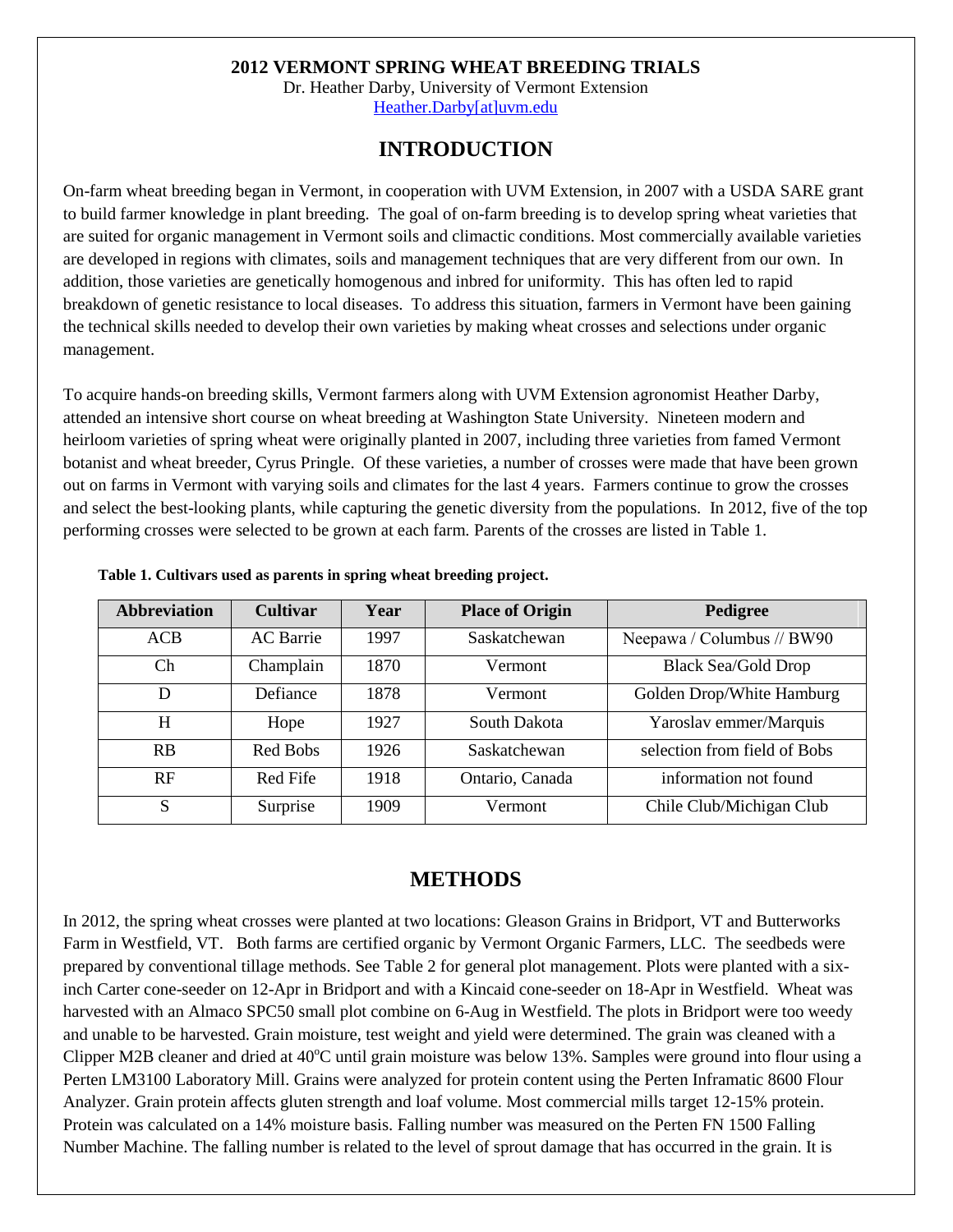measured by the time it takes, in seconds, for a stirrer to fall through a slurry of flour and water to the bottom of the tube. Falling numbers greater than 350 indicate low enzymatic activity and sound quality wheat. A falling number lower than 200 indicates high enzymatic activity and poor quality wheat. Deoxynivalenol (DON) was analyzed using Veratox DON 5/5 Quantitative test from the NEOGEN Corp. This test has a detection range of 0.5 to 5 ppm. Samples with DON values greater than 1 ppm are considered unsuitable for human consumption. All data was analyzed with an analysis of variance with SAS (Cary, NC). The LSD procedure was used to separate cultivar means when the F-test was significant ( $p < 0.10$ ).

| <b>Trial</b>       | <b>Gleason Grains, Bridport</b> | <b>Butterworks Farm,</b>   |  |  |
|--------------------|---------------------------------|----------------------------|--|--|
| <b>Information</b> |                                 | Westfield                  |  |  |
| Soil type          | Farmington loam                 | Dixfield sandy loam        |  |  |
| Previous crop      | Winter Rye                      | Spring Wheat               |  |  |
| Seeder             | Carter seeder                   | Kincaid cone-seeder        |  |  |
| Planting date      | $12-Apr$                        | $18-Apr$                   |  |  |
| Harvest Date       |                                 | $6-Aug$                    |  |  |
| Seeding rate       | 100 lbs/acre                    | 100 lbs/acre               |  |  |
| Plot size (ft)     | $6' \times 25'$                 | $7' \times 20'$            |  |  |
| Tillage methods    | fall plow, disk and spike-      | fall plow, tandem disk and |  |  |
|                    | toothed harrow                  | field cultivate            |  |  |

#### **Table 2. General plot management.**

#### **LEAST SIGNIFICANT DIFFERENCE (LSD)**

Variations in yield and quality can occur because of variations in genetics, soil, weather and other growing conditions. Statistical analysis makes it possible to determine whether a difference among varieties is real, or whether it might have occurred due to other variations in the field. At the bottom of each table a LSD value is presented for each variable (i.e. yield). Least Significant differences (LSD's) at the 10% level of probability are shown. Where the difference between two treatments within a column is equal to or greater than the LSD value at the bottom of the column, you can be sure in 9 out of 10 chances that there is a real difference between the two varieties. Treatments that were not significantly lower in performance than the highest value in a particular column are indicated with an asterisk. In the example below, A is significantly different from C but not from B. The difference between A and B is equal to 1.5 which is less than the LSD value of 2.0. This means that these varieties did not differ in yield. The difference between A and C is equal to 3.0 which is greater than the LSD value of 2.0. This means that the yields of these varieties were significantly different from one another. The asterisk indicates that B was not significantly lower than the top yielding variety.

| <b>Variety</b> | Yield  |
|----------------|--------|
| A              | 6.0    |
| B              | $7.5*$ |
| 0              | $9.0*$ |
| LSD            | 2.0    |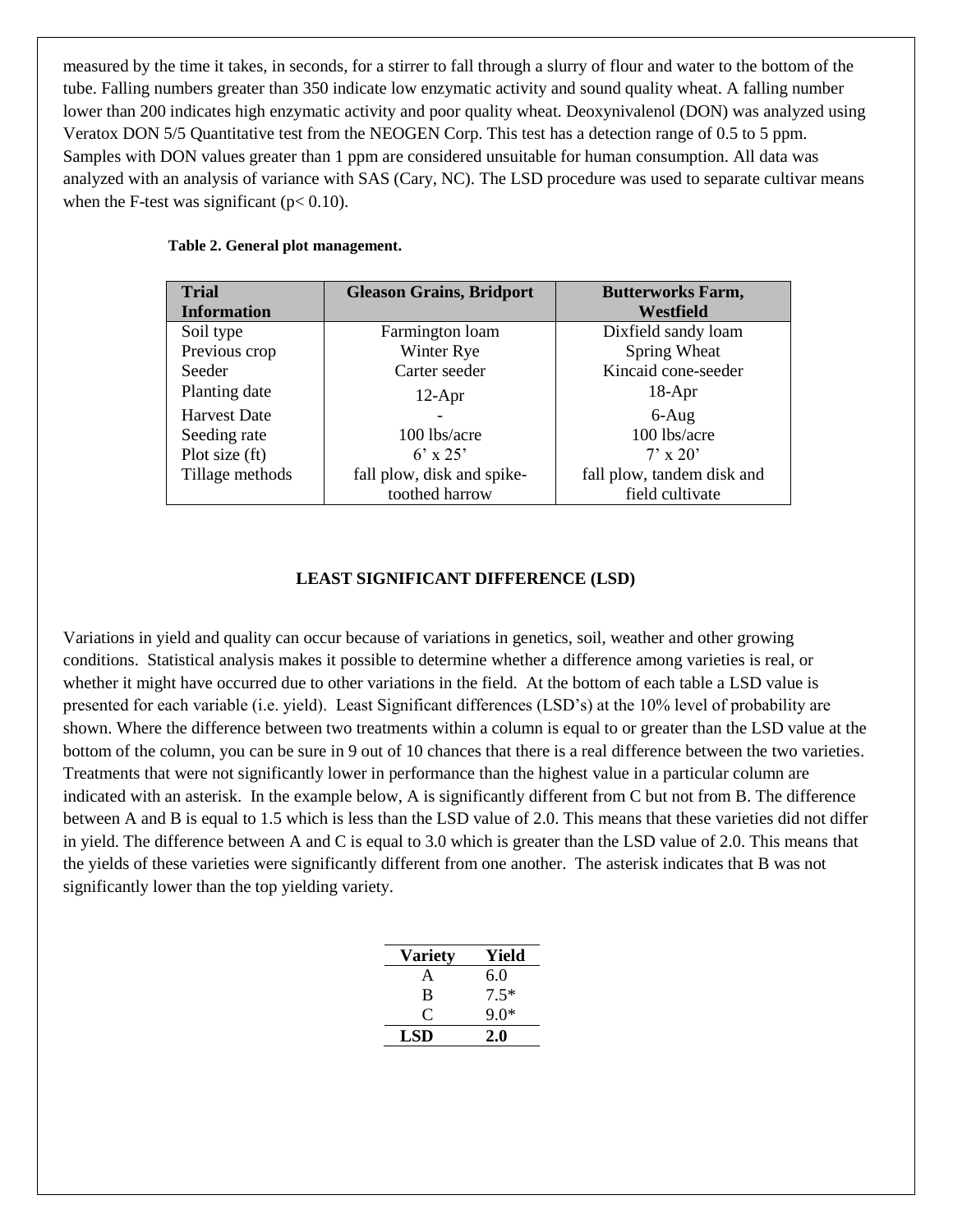# **RESULTS AND DISCUSSION**

Seasonal precipitation and temperature recorded at weather stations in close in proximity to Bridport and Westfield are reported in Table 3. The growing season in Bridport was hotter and drier than normal. There were a total of 4611 GDD, 233 GDD more than average. May and August were warmer than average in Westfield, with less rain than average in July and August. There were 4264 GDDs from April through August, 102 GDD more than the average.

| Bridport, Vermont*            | April   | May  | June    | July    | August |
|-------------------------------|---------|------|---------|---------|--------|
| Average Temperature (F)       | 45.1    | 60.2 | 64.4    | 71.5    | 70.2   |
| Departure from Normal         | 0.2     | 3.8  | $-0.6$  | 1.7     | 2.6    |
|                               |         |      |         |         |        |
| Precipitation (inches)        | 2.55    | 8.43 | 3.22    | 2.49    | 4.41   |
| Departure from Normal         | $-0.28$ | 4.93 | $-0.57$ | $-1.10$ | 0.55   |
|                               |         |      |         |         |        |
| Growing Degree Days (base 32) | 392     | 876  | 972     | 1225    | 1146   |
| Departure from Normal         | 3.5     | 120  | $-19.5$ | 53.2    | 76.5   |

| Table 3. Seasonal weather data collected near Bridport and Westfield, VT. |  |  |  |  |  |
|---------------------------------------------------------------------------|--|--|--|--|--|
|---------------------------------------------------------------------------|--|--|--|--|--|

| Westfield, Vermont            | April  | May  | June   | July   | August |
|-------------------------------|--------|------|--------|--------|--------|
| Average Temperature (F)       | 41.8   | 56.7 | 63.0   | 67.9   | 68.1   |
| Departure from Normal         | $-0.9$ | 1.9  | $-0.8$ | $-0.1$ | 2.0    |
|                               |        |      |        |        |        |
| Precipitation (inches)        | 3.2    | 3.6  | 4.0    | 3.6    | 2.8    |
| Departure from Normal         | 0.4    | 0.0  | 0.0    | $-0.7$ | $-1.8$ |
|                               |        |      |        |        |        |
| Growing Degree Days (base 32) | 336    | 769  | 928    | 1112   | 1119   |
| Departure from Normal         |        | 64   | $-25$  |        | 63     |

\*Data compiled from Northeast Regional Climate Center data from Cornwall, VT. Historical averages for 30 years of NOAA data (1981-2010).

Unfortunately, we were not able to harvest the crosses in Bridport. The wheat was planted on time in mid-April, however the hot, dry growing season likely set back the spring wheat just enough so weeds were able to overtake the plots. In 2013, we plan to continue evaluating spring wheat crosses in Bridport from saved seed from this location from 2011.

The spring wheat crosses at both locations were planted at 100 lbs acre<sup>-1</sup>, which is less than the recommended seeding rate for commercial varieties of wheat. This seeding rate allows for plenty of space for development of each plant and seed head, but also yields less than if a more commonly used seeding rate was used. Yields of the crosses harvested in Westfield averaged 582 lbs acre<sup>-1</sup> (Table 4). Extreme weather in 2011 prevented harvesting in Westfield, however in Bridport in 2011, yields were similar, averaging around 600 lbs acre<sup>-1</sup> (data not shown). Champlain x AC Barrie had the highest protein at 14.4% (Figure 1).